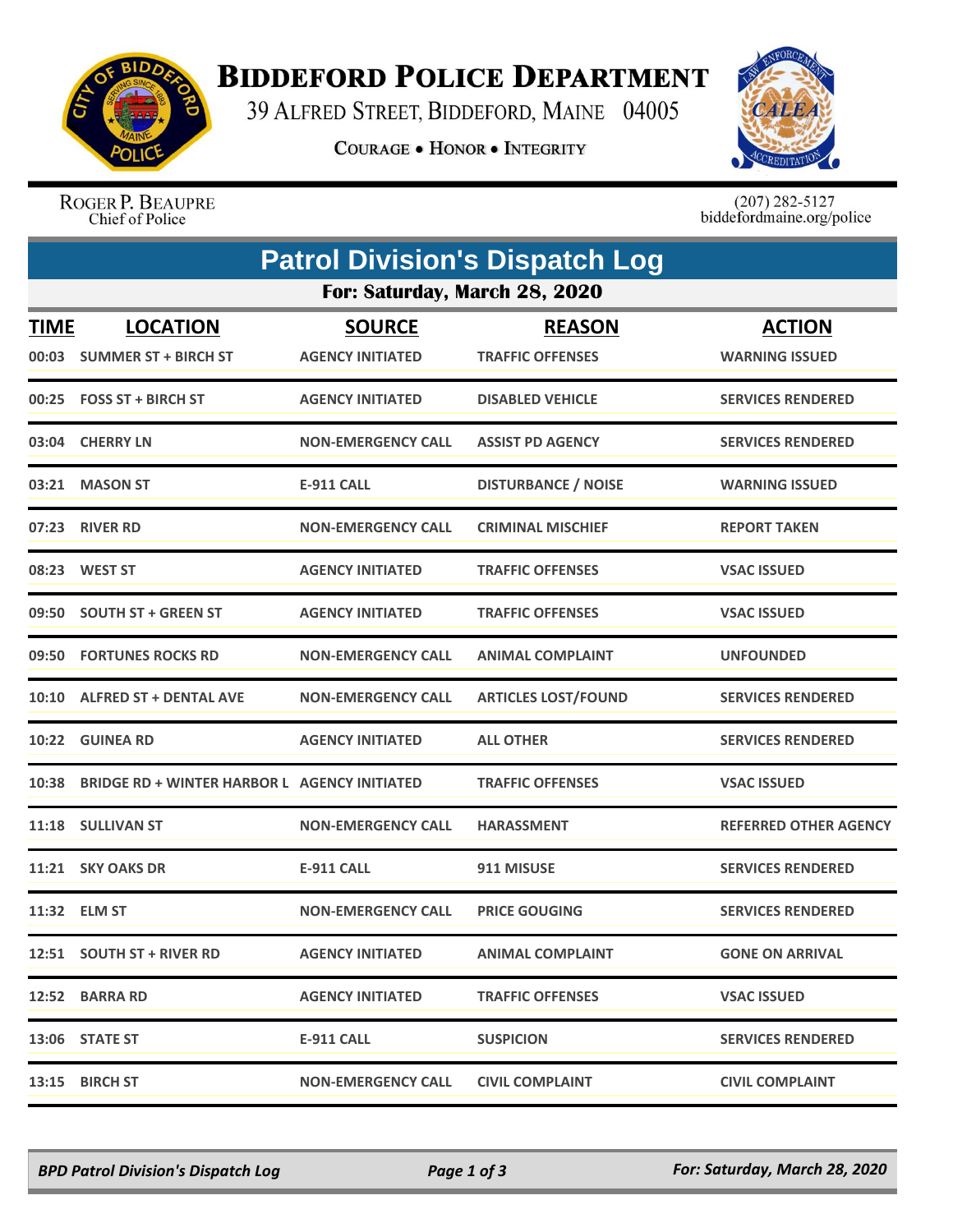| <b>TIME</b> | <b>LOCATION</b>                | <b>SOURCE</b>             | <b>REASON</b>              | <b>ACTION</b>                |
|-------------|--------------------------------|---------------------------|----------------------------|------------------------------|
|             | 13:53 WEST ST                  | <b>NON-EMERGENCY CALL</b> | <b>ARTICLES LOST/FOUND</b> | <b>REPORT TAKEN</b>          |
|             | 14:08 POOL ST                  | <b>AGENCY INITIATED</b>   | <b>TRAFFIC OFFENSES</b>    | <b>VSAC ISSUED</b>           |
|             | 14:15 MAIN ST                  | <b>NON-EMERGENCY CALL</b> | <b>HARASSMENT</b>          | <b>SERVICES RENDERED</b>     |
|             | 14:43 OAK RIDGE RD             | <b>NON-EMERGENCY CALL</b> | <b>ANIMAL COMPLAINT</b>    | <b>REFERRED OTHER AGENCY</b> |
|             | 14:44 ST MARYS ST              | <b>NON-EMERGENCY CALL</b> | <b>THEFT</b>               | <b>REPORT TAKEN</b>          |
|             | 15:12 OAK RIDGE RD             | <b>AGENCY INITIATED</b>   | <b>ANIMAL COMPLAINT</b>    | <b>SERVICES RENDERED</b>     |
|             | 15:29 SUMMER ST                | <b>NON-EMERGENCY CALL</b> | <b>THEFT</b>               | <b>REPORT TAKEN</b>          |
|             | 15:41 ELM ST                   | <b>NON-EMERGENCY CALL</b> | <b>CHECK WELFARE</b>       | <b>SERVICES RENDERED</b>     |
|             | <b>16:10 HILL ST</b>           | <b>E-911 CALL</b>         | 911 MISUSE                 | <b>NO ACTION REQUIRED</b>    |
|             | <b>16:17 FORTUNES ROCKS RD</b> | <b>E-911 CALL</b>         | 911 MISUSE                 | <b>SERVICES RENDERED</b>     |
|             | 16:51 DIAMOND ST               | <b>NON-EMERGENCY CALL</b> | <b>SUSPICION</b>           | <b>NO ACTION REQUIRED</b>    |
|             | <b>16:52 OAK RIDGE RD</b>      | <b>NON-EMERGENCY CALL</b> | <b>ANIMAL COMPLAINT</b>    | <b>REFERRED OTHER AGENCY</b> |
|             | 17:13 WEST ST                  | <b>NON-EMERGENCY CALL</b> | <b>SUSPICION</b>           | <b>SERVICES RENDERED</b>     |
|             | 17:29    FOSS ST               | <b>WALK-IN AT STATION</b> | <b>DRUNKENNESS</b>         | <b>SERVICES RENDERED</b>     |
|             | 18:24 WEST ST                  | <b>E-911 CALL</b>         | 911 MISUSE                 | <b>SERVICES RENDERED</b>     |
|             | <b>18:45 ANDREWS RD</b>        | <b>E-911 CALL</b>         | 911 MISUSE                 | <b>REFERRED OTHER AGENCY</b> |
|             | 18:58 ACORN ST                 | <b>NON-EMERGENCY CALL</b> | <b>FIGHTS</b>              | <b>REPORT TAKEN</b>          |
|             | <b>19:12 DARTMOUTH ST</b>      | E-911 CALL                | 911 MISUSE                 | <b>NO ACTION REQUIRED</b>    |
|             | <b>19:14 DARTMOUTH ST</b>      | <b>E-911 CALL</b>         | 911 MISUSE                 | <b>NO ACTION REQUIRED</b>    |
|             | 19:58 WESTMORE AVE             | <b>NON-EMERGENCY CALL</b> | <b>SUSPICION</b>           | <b>SERVICES RENDERED</b>     |
|             | 20:15 HUBERT ST                | <b>E-911 CALL</b>         | 911 MISUSE                 | <b>SERVICES RENDERED</b>     |
|             | 20:18 MAIN ST                  | <b>NON-EMERGENCY CALL</b> | <b>DISTURBANCE / NOISE</b> | <b>WARNING ISSUED</b>        |
|             | 21:04 PROSPECT ST              | <b>NON-EMERGENCY CALL</b> | <b>HARASSMENT</b>          | <b>REPORT TAKEN</b>          |
|             | 21:17 ELM ST + SOUTH ST        | <b>E-911 CALL</b>         | <b>CHECK WELFARE</b>       | <b>SERVICES RENDERED</b>     |
|             | 21:19 OAK RIDGE RD             | <b>NON-EMERGENCY CALL</b> | <b>ANIMAL COMPLAINT</b>    | <b>REFERRED OTHER AGENCY</b> |

*BPD Patrol Division's Dispatch Log Page 2 of 3 For: Saturday, March 28, 2020*